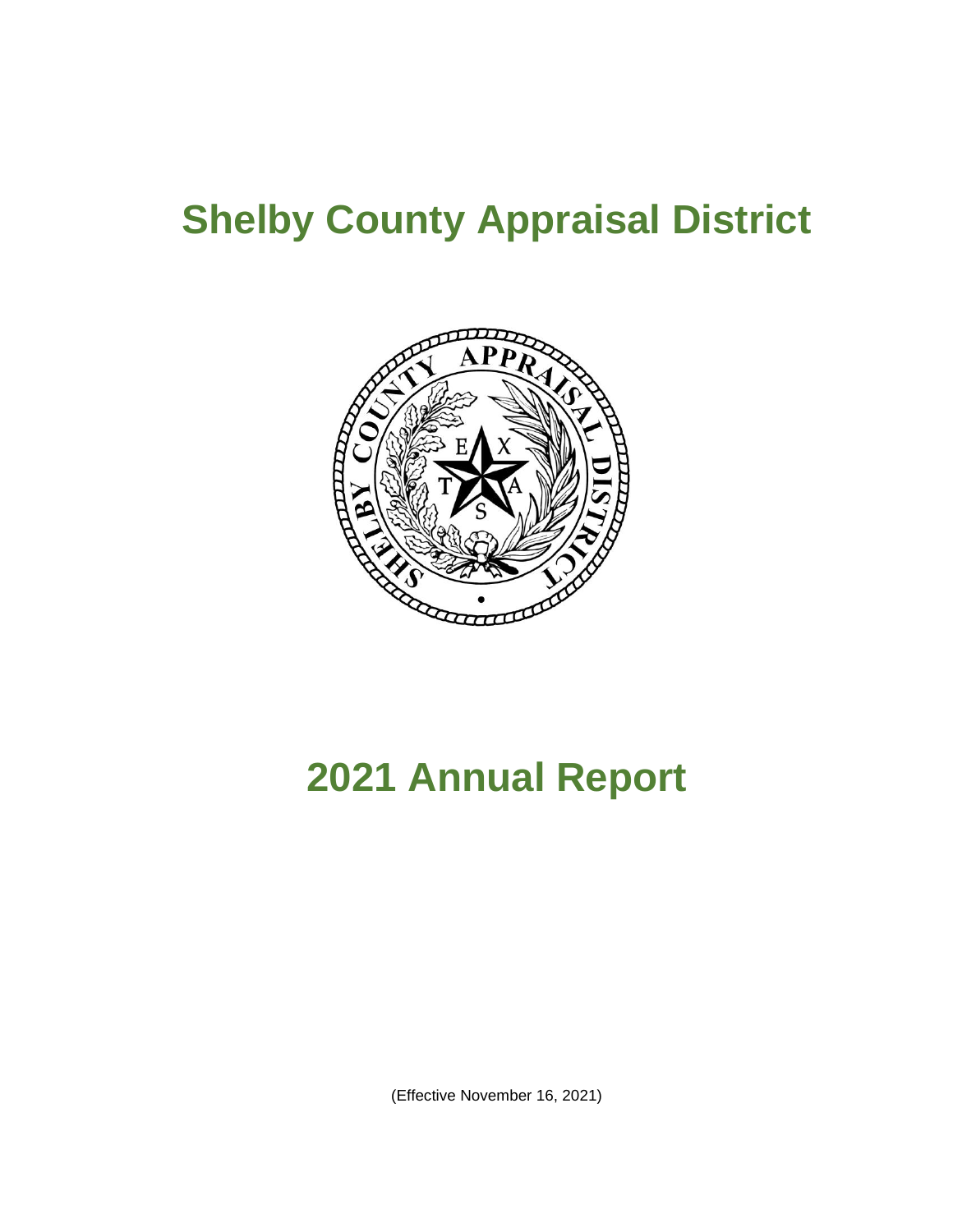#### **Table of Contents**

| General Information |  |
|---------------------|--|
|                     |  |
|                     |  |
|                     |  |
|                     |  |
|                     |  |
|                     |  |
|                     |  |
|                     |  |
|                     |  |
|                     |  |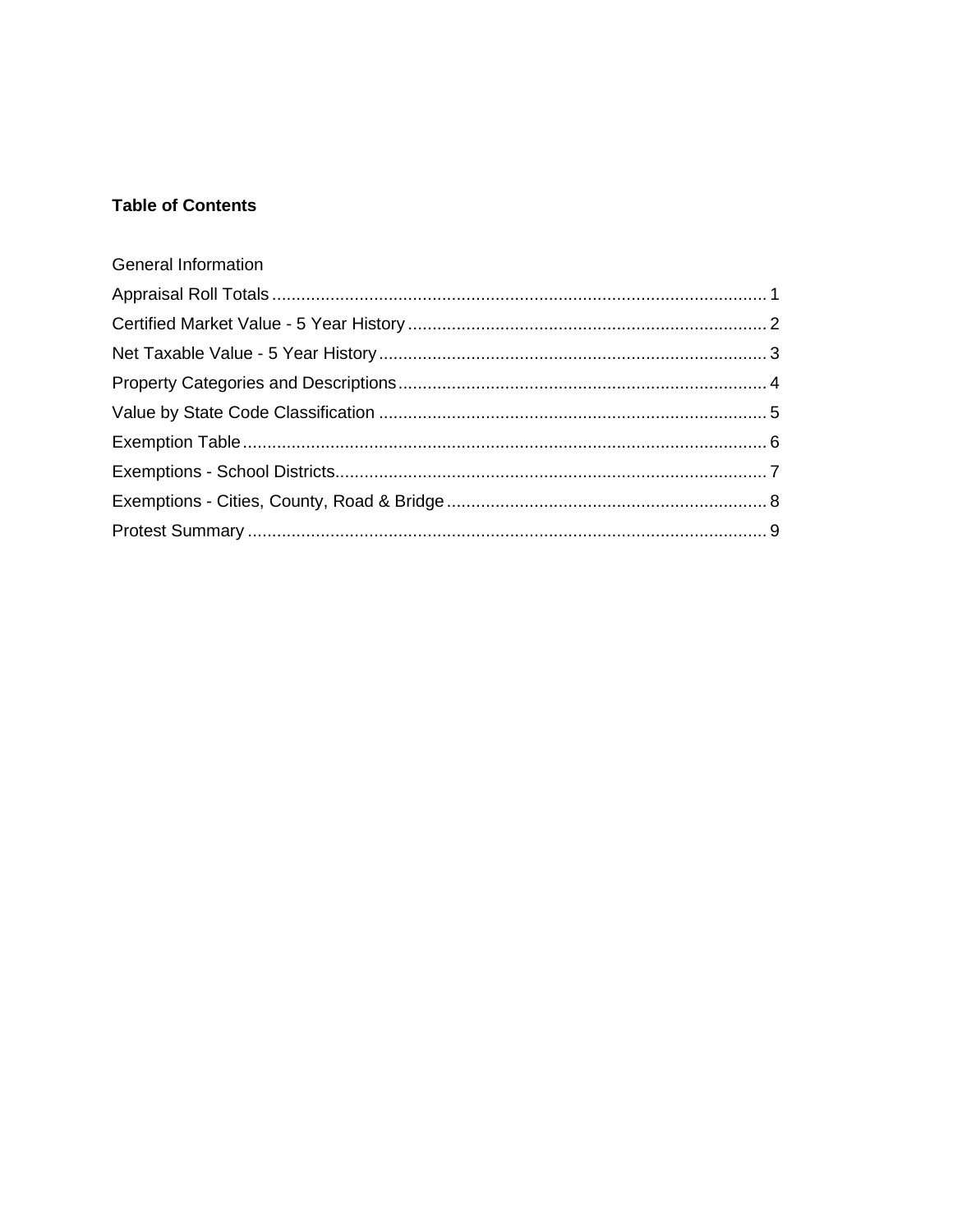#### General Information

The Property Tax Assistance Division of The Texas Comptroller's office requires appraisal districts to publish an annual report. This report provides property owners, taxing units and other interested parties information about total market and taxable values, average market and taxable values of a residence and exemptions at the time of certification of values to the taxing units.

Article 8 of The Texas Constitution defines five basic rules for property taxes:

- Property taxes must be equal and uniform.
- Generally, property must be taxed at market value defined as "the price at which a property would transfer for cash or its equivalent under prevailing market conditions". There are limited exceptions to this rule, such as productivity value for agricultural land.
- Each property must have a single appraised value.
- All property is taxable unless federal or state law exempts it from taxation.
- Property owners have the right to reasonable notice of increases in the appraised value of their property.

The Shelby County Appraisal District was created by the Texas Legislature in 1979. Senate Bill 621 required that an appraisal district be established in each county for the purpose of appraising property for ad valorem tax purposes. Appraisal districts are local government political subdivisions of the state responsible for appraising property with county boundaries. Prior to the creation of central appraisal districts, each taxing unit followed their own appraisal standards and practices. Values were inaccurate and inequitable. Property owners were required to visit multiple taxing units to resolve any disputes concerning property value. Appraisal districts are independent of the taxing units but are governed by a board elected by the taxing units elected officials.

By law, an appraisal district is to be managed by a professional staff with training and education prescribed by the State of Texas. Appraisers are registered with the Texas Department of Licensing and Registration and must complete courses and exams to become a Registered Professional Appraiser.

Appraisal practices are governed by the Texas Property Tax Code and rules established by the Texas Comptroller of Public Accounts. The Property Tax Assistance Division conducts a property value study and a Methods and Assistance Program review in alternating years. Results of both reviews are available on the Comptroller's website.

If you have questions about information contained in this report, contact Robert Pigg, Chief Appraiser. Email [scad@sbcglobal.net](mailto:scad@sbcglobal.net) or phone (936) 598-6171.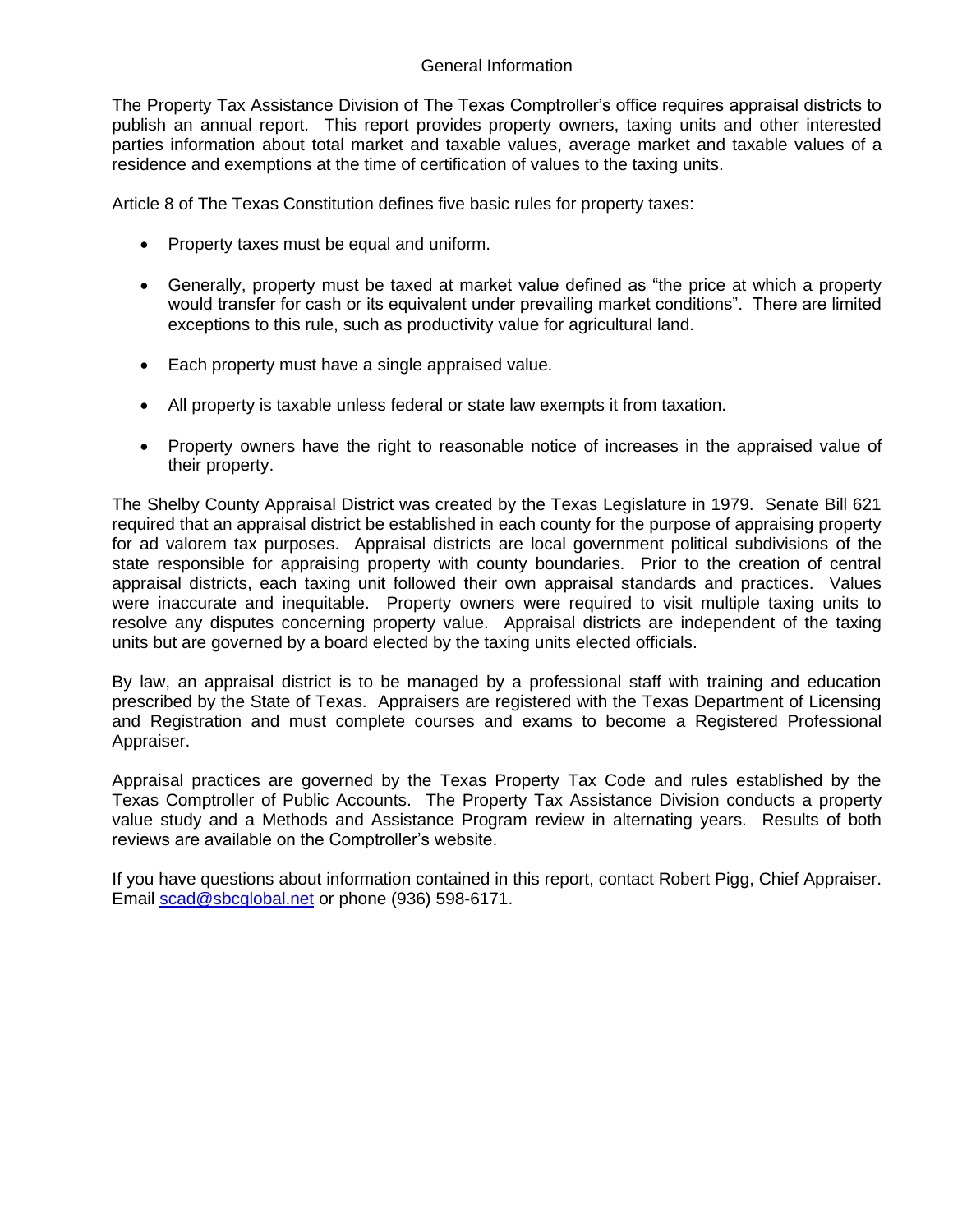### **Appraisal Roll Totals**

**2021**

(as of suppl. 4)

| Land                                  |                           |                |
|---------------------------------------|---------------------------|----------------|
| Homesite:                             | 60,751,522                |                |
| Non Homesite                          | 239,685,862               |                |
| <b>Ag Market</b>                      | 383,536,645               |                |
| <b>Timber Market</b>                  | 670,951,128               |                |
| <b>Total Land Market Value</b>        |                           | 1,354,925,157  |
| Improvement                           |                           |                |
| Homesite:                             | 546,454,913               |                |
| Non Homesite:                         | 342,386,674               |                |
| <b>Total Improvement Market Value</b> |                           | 888,841,587    |
|                                       |                           |                |
| <b>Non Real</b>                       |                           |                |
| Personal Property:                    | 442,937,560               |                |
| <b>Mineral Property:</b>              | 169,631,570               |                |
| <b>Total Non Real Market Value</b>    |                           | 612,569,130    |
|                                       |                           |                |
|                                       | <b>Total Market Value</b> | 2,856,335,874  |
|                                       |                           |                |
|                                       | <b>Exempt Property</b>    | -282,388,570   |
|                                       | <b>Homestead Caps</b>     | $-3,684,206$   |
|                                       |                           |                |
|                                       | <b>Productivity Loss</b>  | -985,926,104   |
|                                       | <b>Total Value Loss:</b>  | -1,271,998,880 |
|                                       | <b>Net Taxable Value</b>  | 1,584,336,994  |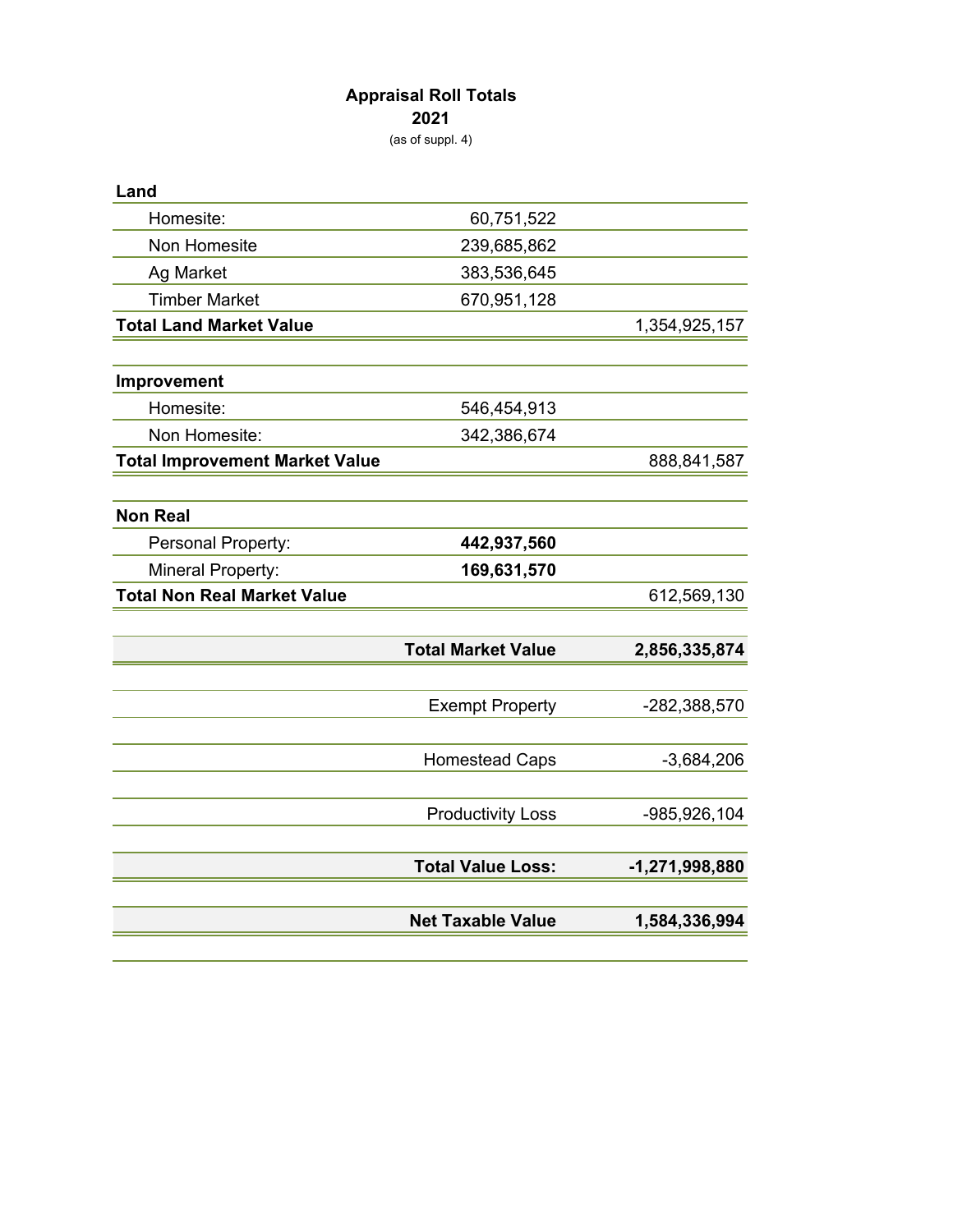#### **Certified** *Market* **Value 2021**

|                        | (as of suppl. 10) | (as of suppl. 33) | (as of suppl. 12) | (as of suppl. 5) | (as of suppl. 4) |
|------------------------|-------------------|-------------------|-------------------|------------------|------------------|
|                        | 2017              | 2018              | 2019              | 2020             | 2021             |
| <b>Center ISD</b>      | 928,464,128       | 945,784,272       | 1,008,319,758     | 1,014,757,032    | 1,050,319,759    |
| <b>Excelsior ISD</b>   | 79,023,273        | 78,200,120        | 84,769,228        | 77,736,633       | 76,677,800       |
| Joaquin ISD            | 342,331,384       | 348,003,653       | 398,531,784       | 427,890,551      | 432,765,680      |
| <b>San Augustine</b>   | 15,231,650        | 16,903,720        | 30,443,050        | 28,058,860       | 20,872,030       |
| <b>Shelbyville ISD</b> | 545, 162, 505     | 541,198,089       | 643,807,445       | 614,109,006      | 601,363,868      |
| Tenaha ISD             | 191,092,658       | 195,217,064       | 226,798,977       | 230, 104, 635    | 225,968,699      |
| <b>Timpson ISD</b>     | 371,289,718       | 376,702,268       | 428,098,658       | 427,281,535      | 435,810,175      |
|                        |                   |                   |                   |                  |                  |
| <b>City of Center</b>  | 355,492,880       | 362,788,983       | 377,804,461       | 376,992,140      | 389,191,711      |
| <b>City of Joaquin</b> | 36, 195, 131      | 38,234,398        | 42,926,683        | 42, 131, 335     | 42,087,595       |
| <b>City of Tenaha</b>  | 35,781,654        | 38,424,213        | 40,067,291        | 41,430,483       | 42,579,642       |
| <b>City of Timpson</b> | 45,111,213        | 45,159,100        | 50,617,308        | 49,908,519       | 50,806,901       |
|                        |                   |                   |                   |                  |                  |
| <b>Shelby County</b>   | 2,472,603,264     | 2,514,128,165     | 2,832,496,685     | 2,831,334,233    | 2,857,055,994    |
| Road & Bridge          | 2,472,565,484     | 2,514,009,675     | 2,832,318,825     | 2,831,190,793    | 2,856,916,324    |
|                        |                   |                   |                   |                  |                  |

**\*Shelby County Portion Only**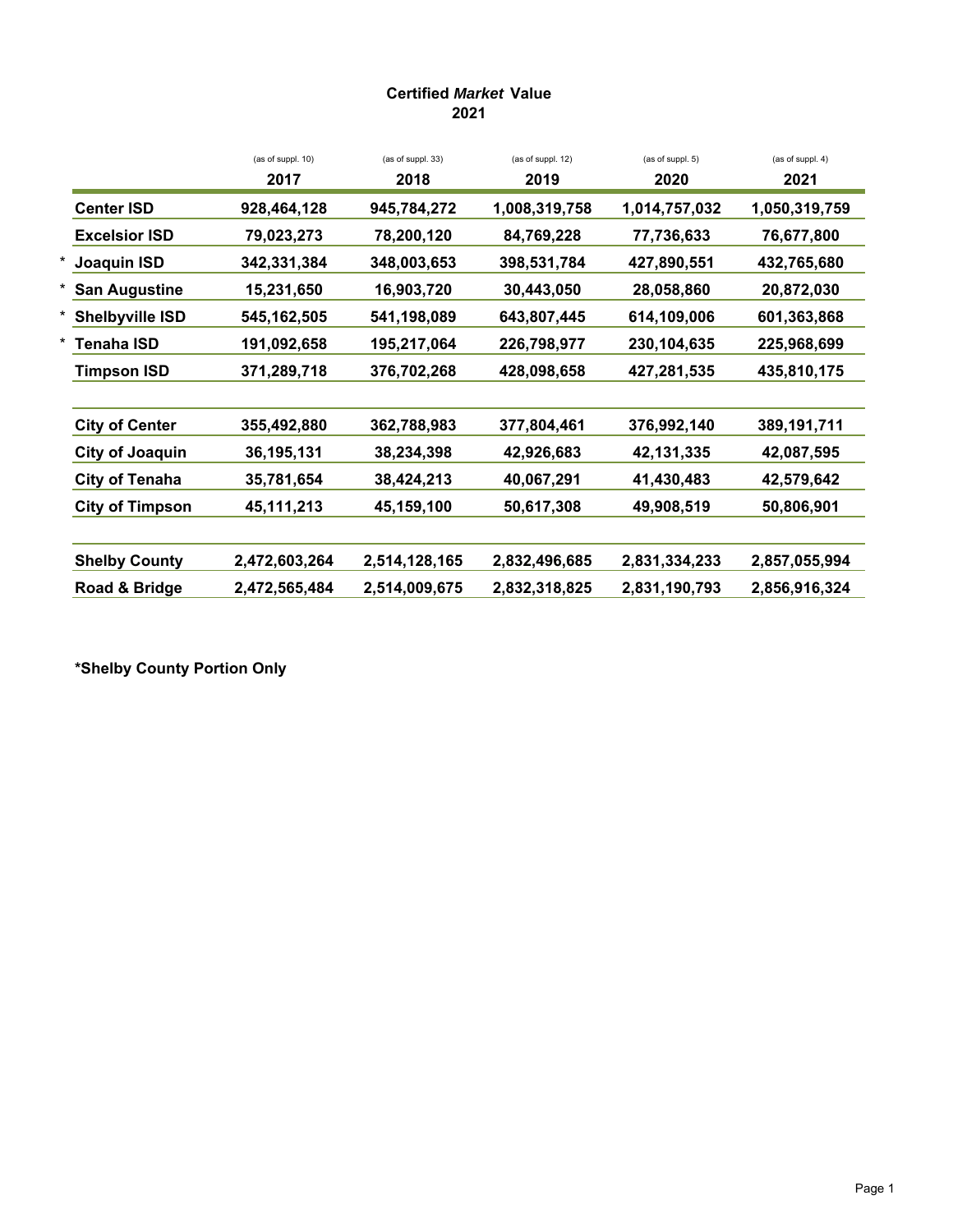#### **2021 Net** *Taxable* **Value**

|                        | (as of suppl. 10) | (as of suppl. 33) | (as of suppl. 12) | (as of suppl. 5) | (as of suppl. 4) |
|------------------------|-------------------|-------------------|-------------------|------------------|------------------|
|                        | 2017              | 2018              | 2019              | 2020             | 2021             |
| <b>Center ISD</b>      | 535,429,684       | 547,466,353       | 564,491,203       | 568,939,250      | 602,537,153      |
| <b>Excelsior ISD</b>   | 43,064,237        | 41,081,075        | 43,660,410        | 36,294,402       | 35,110,797       |
| Joaquin ISD            | 149,559,254       | 153,534,045       | 178,875,447       | 189,129,525      | 192,735,409      |
| <b>San Augustine</b>   | 8,002,194         | 9,626,932         | 21,846,302        | 19,488,170       | 12,320,893       |
| <b>Shelbyville ISD</b> | 229,232,860       | 223,869,353       | 283,805,434       | 257,563,544      | 243,365,046      |
| Tenaha ISD             | 100,594,076       | 104,470,887       | 121,564,053       | 123,277,054      | 117,949,815      |
| <b>Timpson ISD</b>     | 132,100,953       | 134,194,266       | 142,411,258       | 143,915,162      | 151,076,484      |
|                        |                   |                   |                   |                  |                  |
| <b>City of Center</b>  | 278,591,159       | 285, 128, 978     | 298,006,999       | 294,900,103      | 310,339,611      |
| <b>City of Joaquin</b> | 24,023,504        | 26,120,988        | 29,291,713        | 29,647,438       | 30,226,253       |
| <b>City of Tenaha</b>  | 23,293,181        | 25,618,003        | 26,203,271        | 27, 152, 082     | 27,960,891       |
| <b>City of Timpson</b> | 32,787,444        | 32,270,640        | 33,801,010        | 33,414,779       | 34,386,449       |
|                        |                   |                   |                   |                  |                  |
| <b>Shelby County</b>   | 1,302,777,572     | 1,335,520,676     | 1,475,817,082     | 1,458,477,285    | 1,477,995,378    |
| Road & Bridge          | 1,293,332,812     | 1,325,484,274     | 1,465,900,445     | 1,448,533,513    | 1,485,398,292    |
|                        |                   |                   |                   |                  |                  |

**\*Shelby County Portion Only**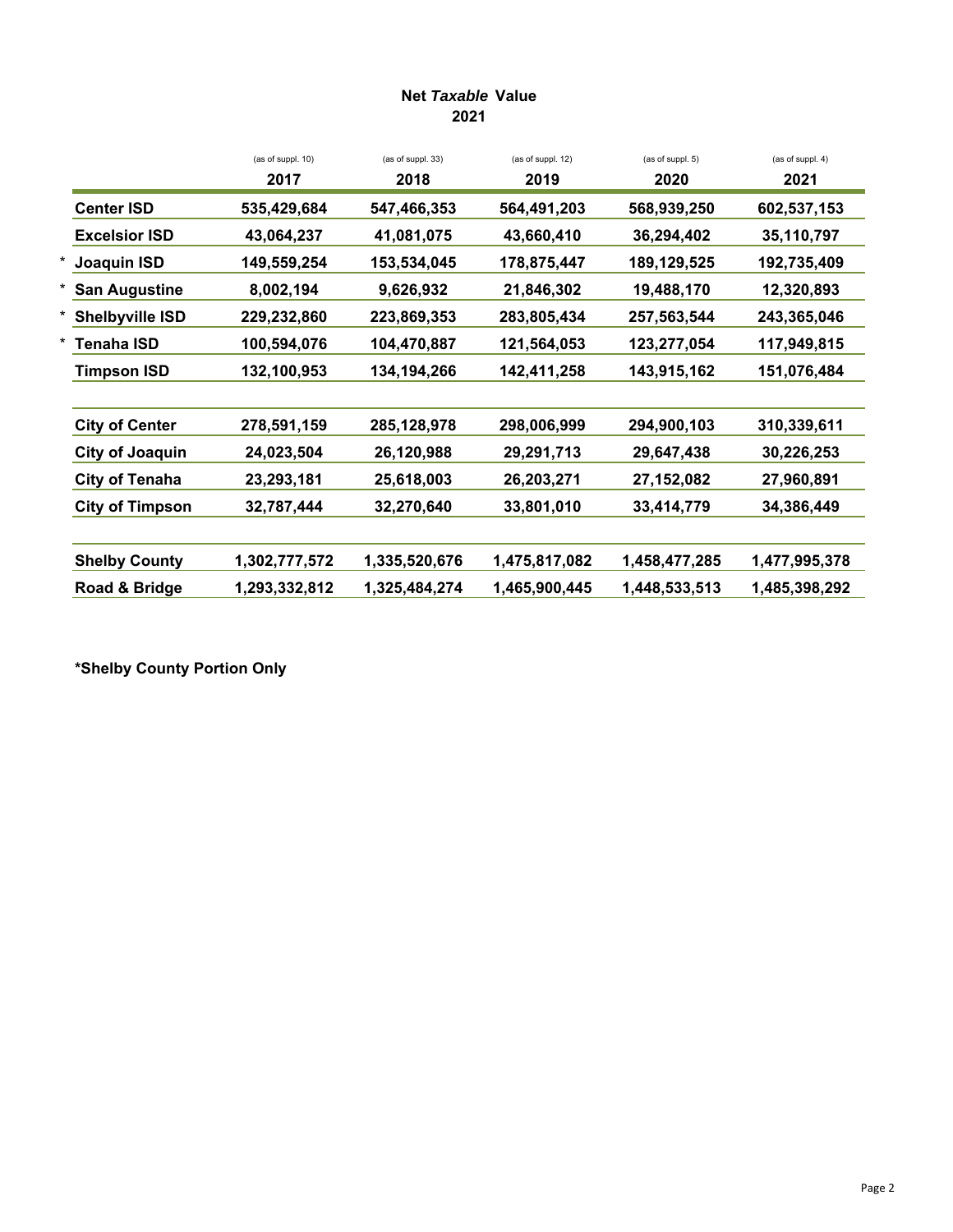### **Property Tax Assistance Division Property Classification Guide**

| Code           | <b>Category Name</b>                             | <b>Description</b>                                                                                                    |
|----------------|--------------------------------------------------|-----------------------------------------------------------------------------------------------------------------------|
| A              | Real Property: Single-family Residential         | Houses, condominiums and mobile homes located on land owned by                                                        |
|                |                                                  | the occupant.                                                                                                         |
| $\, {\bf B}$   | Real Property: Multi-family Residential          | Residential structures containing two or more dwelling units                                                          |
|                |                                                  | belonging to one owner. Includes apartments but not motels or                                                         |
|                |                                                  | hotels.                                                                                                               |
| $\mathsf C$    | Real Property: Vacant Lots and Tracts            | Unimproved land parcels usually located within or adjacent to cities                                                  |
|                |                                                  | with no minimum or maximum size requirement.                                                                          |
| D <sub>1</sub> | Real Property: Qualified Agricultural Land       | All acreage qualified for productivity valuation under Texas                                                          |
|                |                                                  | Constitution, Article VIII, 1-d or 1-d-1.                                                                             |
| D <sub>2</sub> | Real Property: Non-Qualified Land                | Acreage that is not qualified for productivity valuation and is rural in                                              |
|                |                                                  | nature.                                                                                                               |
| $\mathbf E$    | Real Property: Farm and Ranch Improvements       | Improvements associated with land reported as Category D property,                                                    |
|                |                                                  | including all houses, barns, sheds, silos, garages, other improvements                                                |
|                |                                                  | associated with farming or ranching and land separated from a larger                                                  |
|                |                                                  | tract for residential purposes.                                                                                       |
| F1             | Real Property: Commercial                        | Land and improvements devoted to sales, entertainment or services                                                     |
|                |                                                  | to the public. Does not include utility property, which is included in                                                |
|                |                                                  | Category J.                                                                                                           |
| F <sub>2</sub> | Real Property: Industrial                        | Land and improvements devoted to the development, manufacturing,                                                      |
|                |                                                  | fabrication, processing or storage of a product, except for utility                                                   |
| $\mathsf G$    |                                                  | property included in Category J.                                                                                      |
|                | Oil, Gas and Other Minerals                      | Producing and non-producing wells, all other minerals and mineral                                                     |
|                |                                                  | interests and equipment used to bring the oil and gas to the surface,                                                 |
| H              |                                                  | not including surface rights.                                                                                         |
|                | Tangible Personal Property: Nonbusiness Vehicles | Privately owned automobiles, motorcycles and light trucks not used                                                    |
|                | Real and Personal Property: Utilities            | to produce income.<br>All real and tangible personal property of railroads, pipelines, electric                       |
| J              |                                                  | companies, gas companies, telephone companies, water systems,                                                         |
|                |                                                  | cable TV companies and other utility companies.                                                                       |
| L1             | Personal Property: Commercial                    | All tangible personal property used by a commercial business to                                                       |
|                |                                                  | produce income, including fixtures, equipment and inventory.                                                          |
| L2             | Personal Property: Industrial                    | All tangible personal property used by an industrial business to                                                      |
|                |                                                  | produce income, including fixtures, equipment and inventory.                                                          |
| M              |                                                  | Mobile Homes and Other Tangible Personal Property Taxable personal property not included in other categories, such as |
|                |                                                  | mobile homes on land owned by someone else. It also may include                                                       |
|                |                                                  | privately owned aircraft, boats, travel trailers, motor homes and                                                     |
|                |                                                  | mobile homes on rented or leased land.                                                                                |
| $\mathbf N$    | <b>Intangible Personal Property</b>              | All taxable intangible property not otherwise classified.                                                             |
| $\mathbf{0}$   | Real Property: Residential Inventory             | Residential real property inventory held for sale and appraised as                                                    |
|                |                                                  | provided by Tax Code Section 23.12.                                                                                   |
| S              | Special Inventory                                | Certain property inventories of businesses that provide items for sale                                                |
|                |                                                  | to the public. State law requires the appraisal district to appraise                                                  |
|                |                                                  | these inventory items based on business's total annual sales in the                                                   |
|                |                                                  | prior tax year. Category S properties include dealers' motor vehicle                                                  |
|                |                                                  | inventory, dealers' heavy equipment inventory, dealers' vessel and                                                    |
|                |                                                  | outboard motor inventory and retail manufactured housing                                                              |
|                |                                                  | inventory                                                                                                             |
|                |                                                  |                                                                                                                       |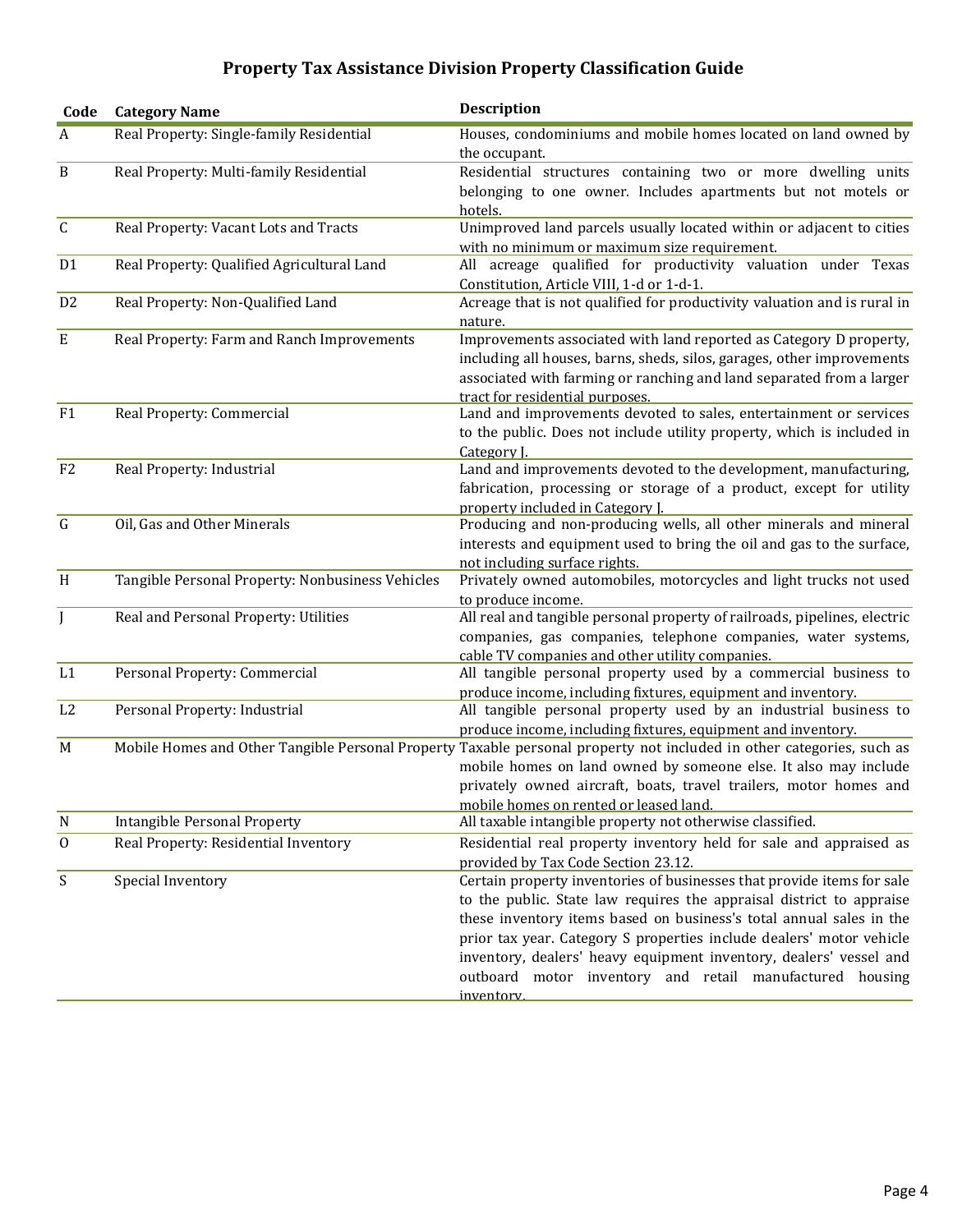#### **Value by State Code Classification 2021 Certified Totals**

(as of suppl. 3)

|                | <b>Shelby County</b>                | No. of<br><b>Items</b> | <b>New Value</b> | <b>Market Value</b> | <b>Taxable Value</b> |
|----------------|-------------------------------------|------------------------|------------------|---------------------|----------------------|
| Α              | <b>Single Family Residential</b>    | 5,890                  | 2,503,380        | 322,610,098         | 315,401,994          |
| B              | Multifamily Residentail             | 21                     | 0                | 3,613,970           | 3,613,970            |
| С              | Vacant Lot                          | 2,054                  | 2,810            | 14,197,553          | 14,151,393           |
| D <sub>1</sub> | Qualified Ag Land                   | 10,169                 | 0                | 1,053,982,603       | 67,970,013           |
| D <sub>2</sub> | Improvements on Qualified Ag Land   | 624                    | 3,626,530        | 42,561,396          | 42,540,275           |
| E              | Rural Land Non Qualified Open Space | 4,792                  | 9,885,190        | 321,134,686         | 314,665,024          |
| F <sub>1</sub> | <b>Commercial Real Property</b>     | 1,179                  | 2,301,390        | 147,157,204         | 147,150,369          |
| F <sub>2</sub> | <b>Industrial Real Property</b>     | 86                     | 10,361,750       | 53,632,520          | 53,383,870           |
| G <sub>1</sub> | Oil and Gas                         | 20,973                 | 0                | 164,583,040         | 164,583,040          |
| J2             | <b>Gas Distribution System</b>      | 7                      | 0                | 965,040             | 965,040              |
| J3             | Electric Company (Including Co-Op)  | 65                     | 0                | 23,280,680          | 23,280,680           |
| J4             | Telephone Company (Including Co-op) | 30                     | 0                | 5,807,880           | 5,807,880            |
| J5             | Railroad                            | 53                     | 0                | 65,672,608          | 65,672,608           |
| J6             | Pipeline                            | 616                    | 0                | 156,782,680         | 138,520,820          |
| J7             | <b>Cable Television</b>             | 3                      | 0                | 664,850             | 664,850              |
| L1             | <b>Commercial Personal Property</b> | 827                    | 1,930,280        | 62,504,800          | 62,504,800           |
| L2             | <b>Industrial Personal Property</b> | 404                    | 990,990          | 120,195,690         | 116,671,220          |
| M1             | <b>Mobile Homes</b>                 | 2,097                  | 5,444,320        | 42,571,310          | 41,987,417           |
| O              | <b>Residential Inventory</b>        | 3                      | 0                | 32,760              | 32,760               |
| S              | Special Inventory Tax               | 15                     | 0                | 4,283,870           | 4,283,870            |
| х              | <b>Totally Exempt Property</b>      | 17,511                 | 881,960          | 249,397,206         | 0                    |
|                | <b>Totals</b>                       | 67,419                 | 37,928,600       | 2,855,632,444       | 1,583,851,893        |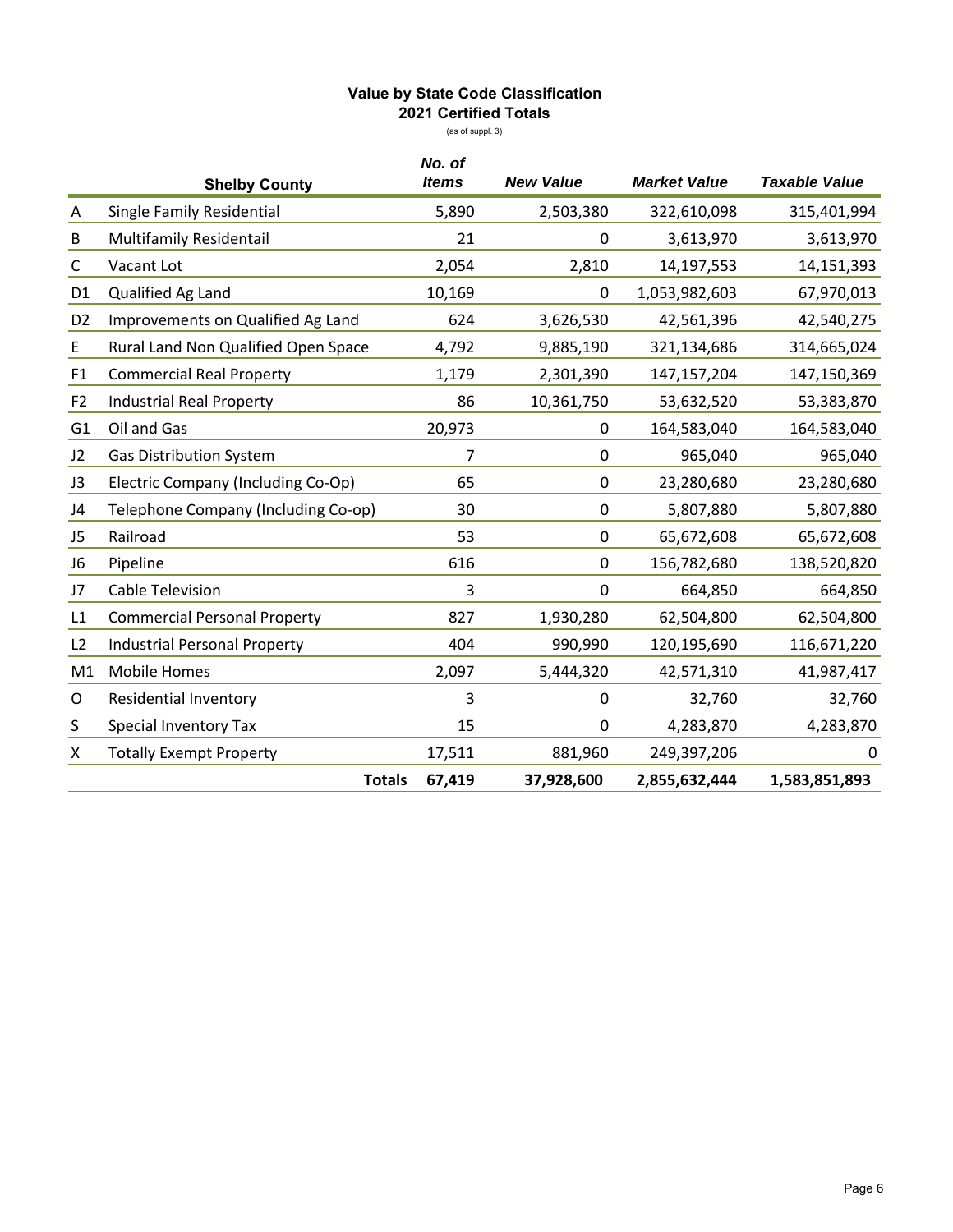#### **SHELBY COUNTY APPRAISAL DISTRICT EXEMPTIONS**

| <b>Homestead Exemptions</b>                                                                                                                         |                                                                                                                                                      |          |
|-----------------------------------------------------------------------------------------------------------------------------------------------------|------------------------------------------------------------------------------------------------------------------------------------------------------|----------|
| <b>Shelby County</b><br>Homestead - 20% (Local Optional)<br>Over 65 or Disability - \$5,000 (Local Optional)                                        | Road & Bridge<br>Homestead - 20% (Local Optional)<br>Over 65 or Disability - \$3,000 (Local Optional)                                                |          |
| <b>Center ISD</b><br>Homestead - 20% (Local Optional)<br>Homestead - \$25,000 (State Mandated)<br>Over 65 or Disability - \$10,000 (State Mandated) | <b>Excelsior ISD</b><br>Homestead - \$25,000 (State Mandated)<br>Over 65 or Disability - \$10,000 (State Mandated)                                   |          |
| Joaquin ISD<br>Homestead - 20% (Local Optional)<br>Homestead - \$25,000 (State Mandated)<br>Over 65 or Disability - \$10,000 (State Mandated)       | <b>Shelbyville ISD</b><br>Homestead - \$25,000 (State Mandated)<br>Over 65 or Disability - \$10,000 (State Mandated)                                 |          |
| <b>Tenaha ISD</b><br>Homestead - \$25,000 (State Mandated)<br>Over 65 or Disability - \$10,000 (State Mandated)                                     | <b>Timpson ISD</b><br>Homestead - 20% (Local Optional)<br>Homestead - \$25,000 (State Mandated)<br>Over 65 or Disability - \$10,000 (State Mandated) |          |
| <b>San Augustine ISD</b><br>Homestead - \$25,000 (State Mandated)<br>Over 65 or Disability - \$10,000 (State Mandated)                              |                                                                                                                                                      |          |
| <b>City of Center</b><br>Homestead - 20% (Local Optional)<br>Over 65 - \$5,000 (Local Optional)                                                     | <b>City of Joaquin</b><br>Homestead - 20% (Local Optional)<br>Over 65 - \$5,000 (Local Optional)<br>Disability - \$3,000 (Local Optional)            |          |
| <b>City of Tenaha</b><br>Homestead - 20% (Local Optional)<br>Over 65 - \$3,000 (Local Optional)                                                     | <b>City of Timpson</b><br>Homestead - 20% (Local Optional)<br>Over 65 - \$3,000 (Local Optional)                                                     |          |
| <b>Disabled Veteran's Exemptions</b>                                                                                                                |                                                                                                                                                      |          |
| Disability rating of not less than 10 but not more than 30 percent (DV1).                                                                           |                                                                                                                                                      | \$5,000  |
|                                                                                                                                                     |                                                                                                                                                      | \$7,500  |
|                                                                                                                                                     |                                                                                                                                                      | \$10,000 |
|                                                                                                                                                     |                                                                                                                                                      | \$12,000 |
|                                                                                                                                                     |                                                                                                                                                      | \$12,000 |
| Disabled veteran whose disability consists of the loss of or use of one or more<br>limbs, total blindness in one or both eyes or paraplegia (DV4).  |                                                                                                                                                      | \$12,000 |

Disability rating of 100% or determined unemployable (DVHS). . . . . . . . . . . . . . . . . . . . . . 100%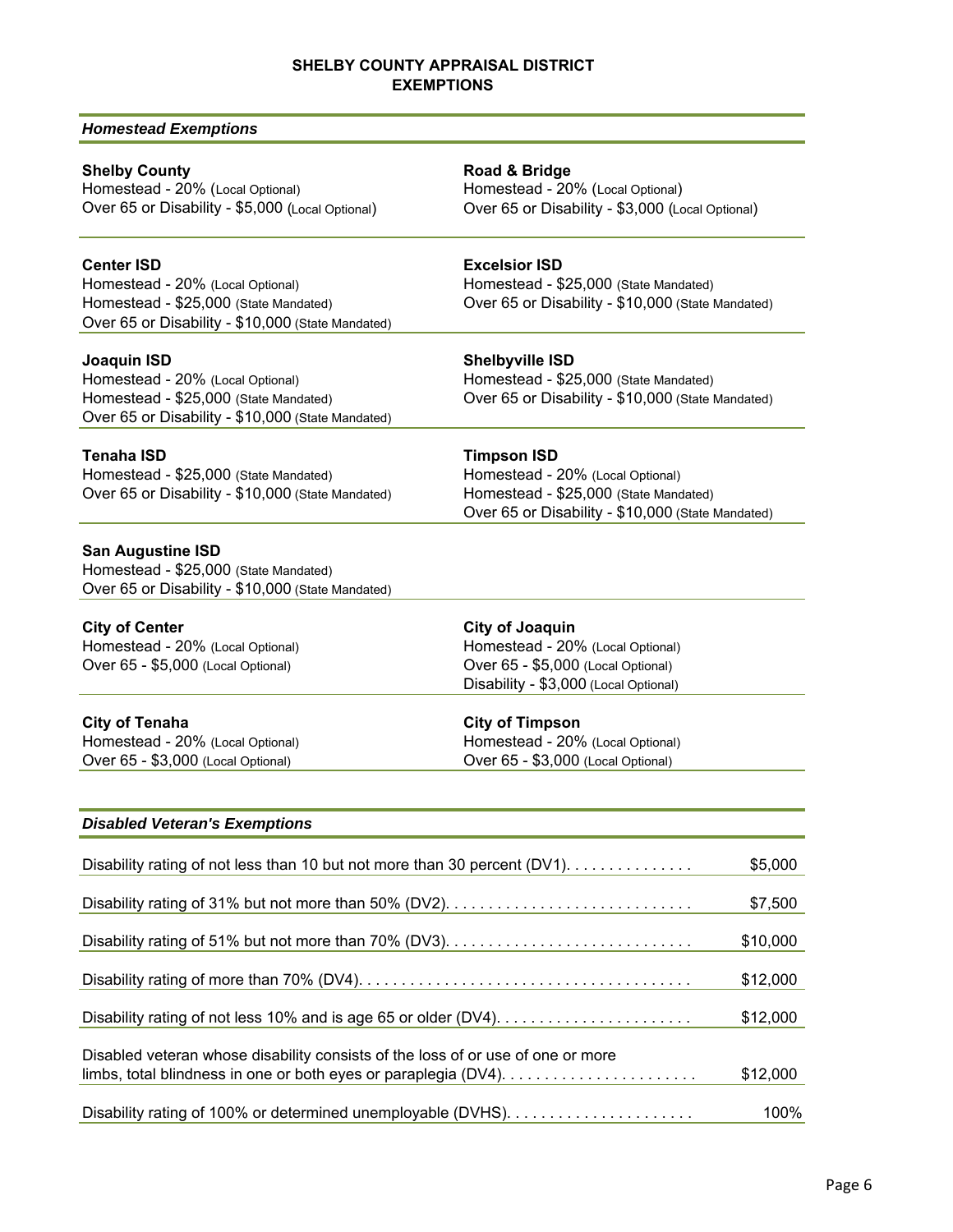#### **Value Loss Due to Exemptions - School Districts 2021**

| <b>Exemptions</b>                         |             | <b>Center ISD</b> | <b>Excelsior ISD</b> | Joaquin ISD* |  |
|-------------------------------------------|-------------|-------------------|----------------------|--------------|--|
| Abatements                                | AB          |                   |                      |              |  |
| Community Housing Dev. Org.               | CHODO       | 1,414,930         | 0                    | 0            |  |
| Disabled Persons (local optional)         | <b>DP</b>   |                   |                      | 0            |  |
| Disabled Persons (state mandated)         | <b>DP</b>   | 657,387           | 37,490               | 284,144      |  |
| Disabled Veterans                         | <b>DV</b>   | 558,990           | 60,640               | 216,404      |  |
| Disabled Veterans HS (100%)               | <b>DVHS</b> | 2,241,816         | 123,830              | 1,243,307    |  |
| Energy                                    | EN          |                   |                      |              |  |
| Exempt (100%)                             | EX          | 59,947,104        | 3,350,240            | 58,720,835   |  |
| Freeport                                  | <b>FP</b>   |                   |                      |              |  |
| Homestead (local optional)                | <b>HS</b>   | 37,333,656        | 0                    | 14,774,654   |  |
| Homestead (state mandated)                | HS          | 56,396,472        | 3,090,360            | 21,831,981   |  |
| Charitable Low Income Housing             | LIH         | 3,980             |                      |              |  |
| Over 65 (local optional)                  | OV65        |                   |                      | 0            |  |
| Over 65 (state mandated)                  | OV65        | 7,159,925         | 389,115              | 2,880,643    |  |
| <b>Pollution Control</b>                  | PC.         |                   |                      | 18,261,860   |  |
| <b>Total Value Loss Due to Exemptions</b> |             | 165,714,260       | 7,051,675            | 118,213,828  |  |

#### **Other Deductions from Market Value**

| WWI PYMMYNYIIV II VIII IIIMIINYL TMIMY |               |              |               |
|----------------------------------------|---------------|--------------|---------------|
| Loss due to Ag/Timber Value            | 281.880.664   | 34.326.922   | 121.512.462   |
| Loss due to Homestead Cap              | 900.440       | 148.012      | .086.944      |
| Total Value Loss                       | \$448,495,364 | \$41,526,609 | \$240,813,234 |

| <b>Exemptions</b>                         |             | Shelbyville ISD* | Tenaha ISD* | <b>Timpson ISD</b> |
|-------------------------------------------|-------------|------------------|-------------|--------------------|
| Abatements                                | AB          |                  |             |                    |
| Community Housing Dev. Org.               | CHODO       |                  |             |                    |
| Disabled Persons (local optional)         | <b>DP</b>   |                  |             |                    |
| Disabled Persons (state mandated)         | <b>DP</b>   | 360,900          | 209,099     | 254,870            |
| Disabled Veterans                         | <b>DV</b>   | 183,530          | 97,470      | 206,481            |
| Disabled Veterans HS (100%)               | <b>DVHS</b> | 631,720          | 836,895     | 1,608,624          |
| Energy                                    | EN          |                  |             |                    |
| Exempt (100%)                             | EX          | 100,182,484      | 8,669,700   | 16,696,136         |
| Freeport                                  | <b>FP</b>   |                  |             |                    |
| Homestead (local optional)                | HS          |                  | 0           | 13,331,948         |
| Homestead (state mandated)                | HS          | 21,940,358       | 11,533,977  | 22,483,056         |
| Charitable Low Income Housing             | LIH         |                  |             |                    |
| Over 65 (local optional)                  | OV65        |                  |             |                    |
| Over 65 (state mandated)                  | <b>OV65</b> | 2,845,763        | 1,383,057   | 3,217,137          |
| <b>Pollution Control</b>                  | PC.         |                  |             |                    |
| <b>Total Value Loss Due to Exemptions</b> |             | 126,144,755      | 22,730,198  | 57,798,252         |

#### **Other Deductions from Market Value**

| Loss due to Ag/Timber Value | 230.307.185   | 84.054.299    | 226.531.488   |
|-----------------------------|---------------|---------------|---------------|
| Loss due to Homestead Cap   | 527.987       | 442.578       | 403.951       |
| <b>Total Value Loss</b>     | \$356,979,927 | \$107,227,075 | \$284,733,691 |

**\*Shelby County Portion Only**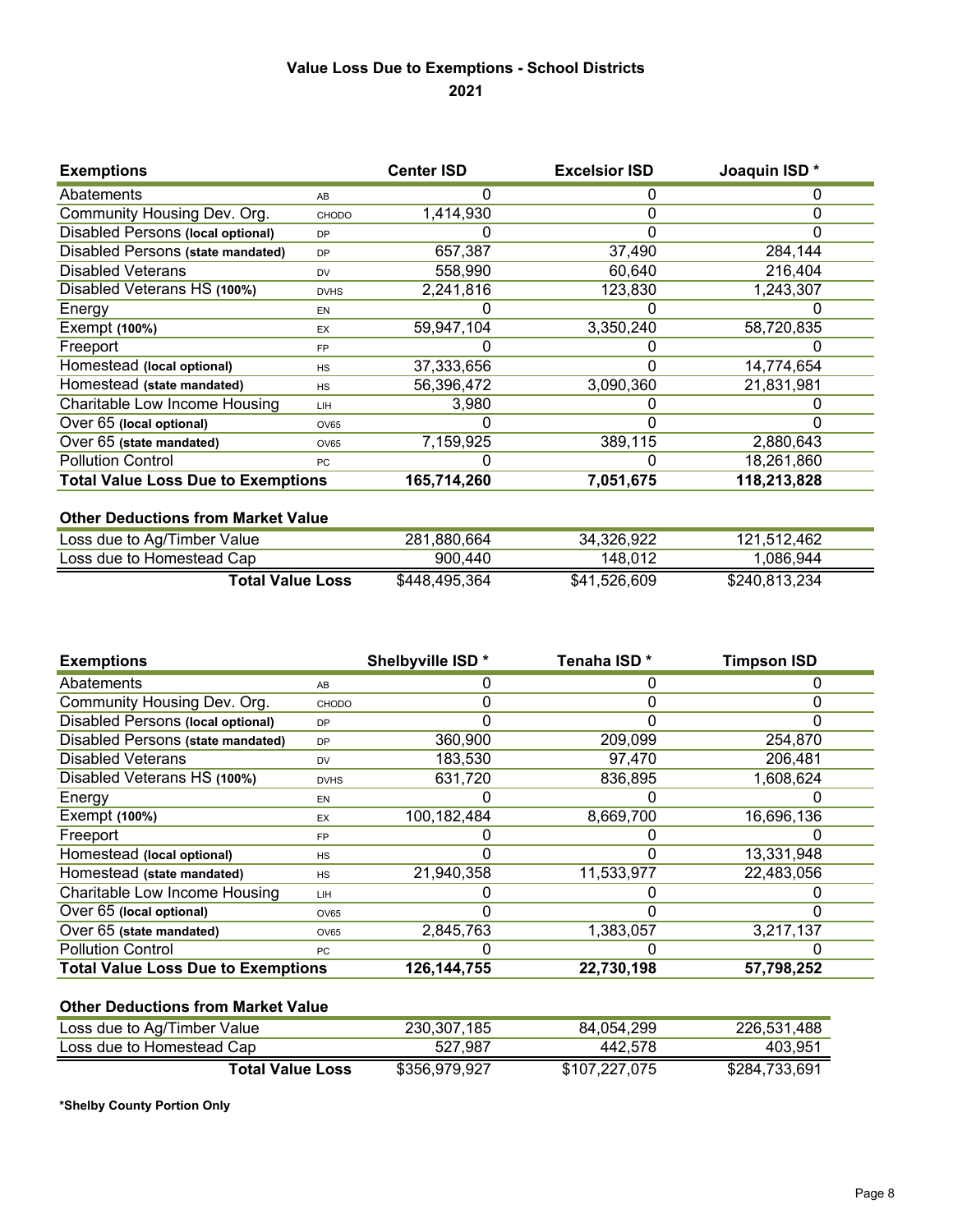#### **Value Loss Due to Exemptions - County & Cities 2021**

| <b>Exemptions</b>                         |             | <b>City of Center</b> | <b>City of Joaquin</b> | <b>City of Tenaha</b> | <b>City of Timpson</b> |
|-------------------------------------------|-------------|-----------------------|------------------------|-----------------------|------------------------|
| Abatements                                | AB          | 6,830,822             | 615,277                | O                     |                        |
| Community Housing Dev. Org.               | CHODO       | 1,431,860             |                        | 0                     |                        |
| Disabled Persons (local optional)         | <b>DP</b>   |                       | 30,000                 | ი                     | 0                      |
| Disabled Veterans                         | <b>DV</b>   | 220,350               | 75,160                 | 55,500                | 36,000                 |
| Disabled Veterans HS (100%)               | <b>DVHS</b> | 1,010,565             | 273,048                | 152,020               |                        |
| Energy                                    | EN          |                       |                        |                       |                        |
| Exempt (100%)                             | <b>EX</b>   | 42,602,530            | 6,234,780              | 6,917,880             | 10,805,315             |
| Freeport                                  | <b>FP</b>   |                       |                        |                       |                        |
| Homestead (local optional)                | HS          | 14,731,181            | 2,019,446              | 2,094,306             | 2,578,538              |
| Charitable Low Income Housing             | LIH         | 3,980                 | $\Omega$               | O                     | $\mathbf{0}$           |
| Over 65 (local optional)                  | OV65        | 1,862,884             | 337,977                | 183,000               | 243,000                |
| <b>Pollution Control</b>                  | PC.         |                       |                        |                       |                        |
| <b>Total Value Loss Due to Exemptions</b> |             | 68,694,172            | 9,585,688              | 9,402,706             | 13,662,853             |
| <b>Other Deductions from Market Value</b> |             |                       |                        |                       |                        |

| Loss due to Ag/Timber Value | 11.109.041   | 2.722.300    | 4.723.430    | 2,752,200    |
|-----------------------------|--------------|--------------|--------------|--------------|
| Loss due to Homestead Cap   | 376.564      | 123.919      | 149.685      | 70.117       |
|                             |              |              |              |              |
| <b>Total Value Loss</b>     | \$80,179,777 | \$12,431,907 | \$14,275,821 | \$16,485,170 |

| <b>Exemptions</b>                         |             | <b>Shelby County</b> | Road & Bridge |
|-------------------------------------------|-------------|----------------------|---------------|
| Abatements                                | AB          | 851,652              | 851,652       |
| Community Housing Dev. Org.               | CHODO       | 1,431,860            | 1,431,860     |
| Disabled Persons (local optional)         | <b>DP</b>   | 1,334,651            | 505,513       |
| Disabled Veterans                         | <b>DV</b>   | 1,622,644            | 1,523,989     |
| Disabled Veterans HS (100%)               | <b>DVHS</b> | 8,390,721            | 6,837,715     |
| Energy                                    | EN          |                      | $\Omega$      |
| Exempt (100%)                             | EX-ALL (    | 241,195,515          | 241, 195, 515 |
| Freeport                                  | <b>FP</b>   |                      | $\mathbf{0}$  |
| Homestead (local optional)                | HS          | 94,740,381           | 95,909,395    |
| Homestead (state mandated)                | HS          |                      | 18,303,200    |
| Charitable Low Income Housing             | LIH         | 3,980                | 3,980         |
| Over 65 (local optional)                  | <b>OV65</b> | 11,633,194           | 4,495,111     |
| <b>Pollution Control</b>                  | PC.         | 18,847,920           | 18,847,920    |
| <b>Total Value Loss Due to Exemptions</b> |             | 380,052,518          | 389,905,850   |

#### **Other Deductions from Market Value**

| <u>shiyi buunununu ilyiii muhayee ahay</u> |             |             |
|--------------------------------------------|-------------|-------------|
| Loss due to Ag/Timber Value                | 986.195.362 | 986.195.362 |
| Loss due to Homestead Cap                  | 3.613.148   | 3.613.148   |
|                                            |             |             |

**Total Value Loss** \$1,369,861,028 \$1,379,714,360